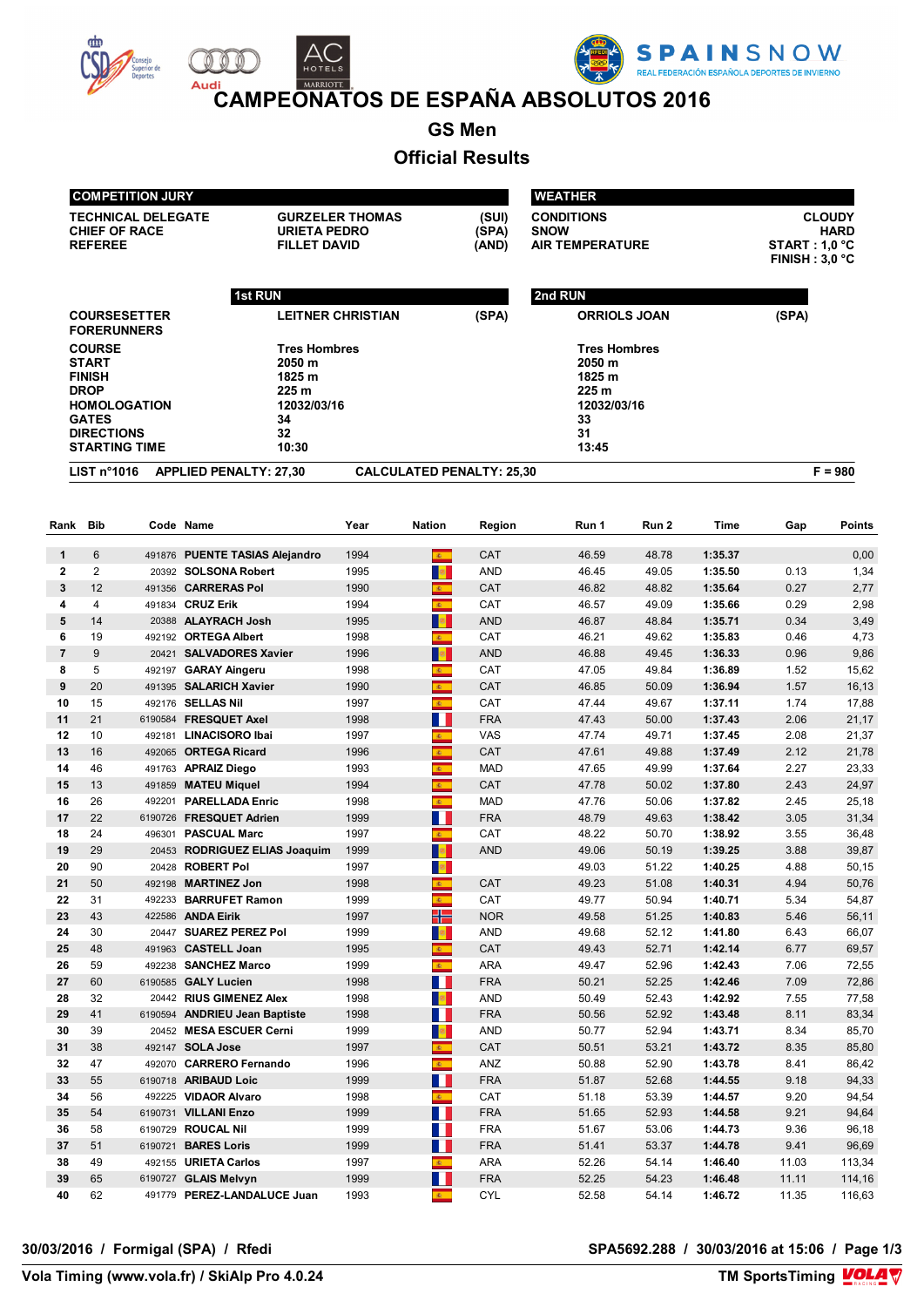





#### **CAMPEONATOS DE ESPAÑA ABSOLUTOS 2016**

**GS Men Official Results**

| Rank | Bib |         | Code Name                      | Year | <b>Nation</b>                  | Region     | Run 1   | Run 2   | Time    | Gap   | Points |
|------|-----|---------|--------------------------------|------|--------------------------------|------------|---------|---------|---------|-------|--------|
| 41   | 66  | 492245  | <b>GONZALEZ Mateo</b>          | 1999 | $\mathbf{g}_\mathrm{c}$        | <b>AST</b> | 52.87   | 53.98   | 1:46.85 | 11.48 | 117,97 |
| 42   | 68  | 6190581 | <b>CADENE Julien</b>           | 1998 | W                              | <b>FRA</b> | 52.97   | 53.94   | 1:46.91 | 11.54 | 118,58 |
| 43   | 67  | 6190587 | <b>MARTY Alexandre</b>         | 1998 | <b>TELEVISION</b>              | <b>FRA</b> | 53.96   | 54.82   | 1:48.78 | 13.41 | 137,80 |
| 44   | 74  | 492231  | <b>RODRIGUEZ Alfonso</b>       | 1998 | $\mathbf{c}$                   | <b>MAD</b> | 53.21   | 56.20   | 1:49.41 | 14.04 | 144,27 |
| 45   | 69  | 6190531 | <b>LAPICOREY Oscar</b>         | 1997 | W                              | <b>FRA</b> | 53.83   | 55.62   | 1:49.45 | 14.08 | 144,68 |
| 46   | 70  | 492204  | <b>LOPEZ NEGRO Victor</b>      | 1998 | $\mathbf{g}$                   | <b>MAD</b> | 52.86   | 56.78   | 1:49.64 | 14.27 | 146,64 |
| 47   | 77  | 492212  | <b>GONZALEZ Alain</b>          | 1998 | $\mathbf{g}_{\mathrm{in}}$     | <b>ARA</b> | 54.26   | 56.52   | 1:50.78 | 15.41 | 158,35 |
| 48   | 63  | 492261  | <b>ARRUEBO Alejandro</b>       | 1999 | $\mathbf{A}$ .                 | <b>ARA</b> | 54.43   | 56.37   | 1:50.80 | 15.43 | 158,56 |
| 49   | 73  | 492241  | <b>PERELLO Juan</b>            | 1999 | $\mathcal{R}^+$                | <b>ARA</b> | 55.28   | 56.78   | 1:52.06 | 16.69 | 171,50 |
| 50   | 71  | 590040  | <b>MACEDO Diogo</b>            | 1996 | $\bullet$                      | <b>POR</b> | 56.22   | 56.91   | 1:53.13 | 17.76 | 182,50 |
| 51   | 78  | 491991  | <b>ALVAREZ Lucas</b>           | 1995 | $\mathbf{A}$ .                 | <b>AST</b> | 55.81   | 57.65   | 1:53.46 | 18.09 | 185,89 |
| 52   | 75  | 492268  | <b>ARNAU Santiago</b>          | 1999 | $\mathbf{g}_\mathrm{c}$        | <b>ARA</b> | 56.75   | 56.72   | 1:53.47 | 18.10 | 185,99 |
| 53   | 88  | 492205  | <b>GONZALEZ Ignacio</b>        | 1998 | $\mathcal{R}^+$                | <b>AST</b> | 57.90   | 58.57   | 1:56.47 | 21.10 | 216,82 |
| 54   | 72  | 492228  | <b>LOPEZ DE ONDATEGUI Luis</b> | 1997 | $\mathbf{E}$ .                 | <b>ARA</b> | 54.63   | 1:03.14 | 1:57.77 | 22.40 | 230,18 |
| 55   | 82  | 492274  | <b>BASTERRA Alvaro</b>         | 1986 | $\mathbf{g}_\mathrm{c}$        | <b>VAS</b> | 57.90   | 1:00.42 | 1:58.32 | 22.95 | 235,83 |
| 56   | 87  | 1493110 | <b>MIER Marcos</b>             | 1999 | $\mathbf{g}$                   | AST        | 59.22   | 59.95   | 1:59.17 | 23.80 | 244,56 |
| 57   | 84  | 793874  | <b>GARCIA Pablo</b>            | 1999 | $\mathcal{R}^+$                | <b>CYL</b> | 58.94   | 1:02.87 | 2:01.81 | 26.44 | 271,69 |
| 58   | 86  | 1492958 | <b>GUERRERO David</b>          | 1997 | $\mathbf{g}_\mathrm{in}$       | <b>RIO</b> | 59.01   | 1:03.30 | 2:02.31 | 26.94 | 276,83 |
| 59   | 83  | 590038  | <b>BRANCAL Ricardo</b>         | 1996 | $\bullet$                      | <b>POR</b> | 59.60   | 1:03.23 | 2:02.83 | 27.46 | 282,17 |
| 60   | 85  | 793297  | <b>PUENTE Jaime</b>            | 1998 | $\langle \mathbf{g}_i \rangle$ | <b>CYL</b> | 1:03.58 | 1:05.86 | 2:09.44 | 34.07 | 350,10 |
| 61   | 81  | 492275  | <b>GARCIA Alvaro</b>           | 1999 | $\mathcal{R}$                  | <b>MAD</b> | 1:04.61 | 1:08.67 | 2:13.28 | 37.91 | 389,55 |

### **Did Not Finish - Run 1 (10)**

| 18 | 492063 ETXEZARRETA Adur   | 1996 | <b>NAV</b><br>40.        |  |
|----|---------------------------|------|--------------------------|--|
| 27 | 492053 GASTAMINZA Iker    | 1996 | CAT                      |  |
| 28 | 20431 SASPLUGAS Jan       | 1997 | <b>AND</b>               |  |
| 34 | 491405 URIETA Lorenzo     | 1990 | <b>ARA</b><br>案。         |  |
| 40 | 492149 <b>URENA Joan</b>  | 1997 | <b>CAT</b><br><b>REC</b> |  |
| 42 | 492236 <b>MONTES Marc</b> | 1999 | CAT                      |  |
| 45 | 492240 VILADOMS Diego     | 1999 | <b>ANZ</b>               |  |
| 53 | 502303 WICKBERS Pontus    | 1998 | -1-<br><b>SWE</b>        |  |
| 64 | 492267 NOGUERA Pol        | 1999 | <b>ARA</b><br>(48)       |  |
| 89 | 492278 AMIGO Manuel       | 1999 | <b>CYL</b>               |  |

#### **Disqualified - Run 1 (1)**

| 80 | 492180 GUIRAL Francisco Javier | 1997 | <b>NAV</b> | Gate 34 |
|----|--------------------------------|------|------------|---------|
|    |                                |      |            |         |

## **Did Not Start - Run 2 (1)**

|  | $S = S$<br>Jordi<br>491862 | 1994 |  |
|--|----------------------------|------|--|
|  |                            |      |  |

### **Did Not Finish - Run 2 (16)**

| 3  | 491879 SALARICH Joaquim    | 1994 | $\mathbf{E}$            | <b>CAT</b> |
|----|----------------------------|------|-------------------------|------------|
| 7  | 491853 DEL CAMPO Juan      | 1994 | $\mathbf{g}_\mathrm{c}$ | <b>VAS</b> |
| 8  | 502024 WICKBERS Linus      | 1994 | ┽                       | SWE        |
| 11 | 492150 TABERNERO Marc      | 1997 | $\mathcal{R}^{\pm}$     | <b>CAT</b> |
| 17 | 492135 JOHN Luca           | 1995 | $\mathbf{g}$ .          | <b>CAT</b> |
| 23 | 492210 <b>LAPLAZA Juan</b> | 1998 | $\mathbf{g}$ .          | <b>ARA</b> |
| 25 | 492168 VIOU Gonzalo        | 1997 | $\mathbf{G}$            | <b>MAD</b> |
| 33 | 20437 PEREZ FABREGA Albert | 1998 |                         | <b>AND</b> |
| 35 | 492182 GONZALEZ Ander      | 1997 | 图                       | <b>ARA</b> |
| 36 | 492211 <b>RANDO Marco</b>  | 1998 | $\mathbf{g}_\mathrm{c}$ | <b>ARA</b> |
| 37 | 20446 LOPEZ DOVINA Lucas   | 1999 |                         | <b>AND</b> |
| 44 | 492232 SALVAT Pol          | 1999 | $\mathbb{R}$            | <b>CAT</b> |
| 52 | 492200 SABUGAL Borja       | 1998 | $\overline{6}$          | <b>CAT</b> |
| 57 | 491757 LEYVA Alberto       | 1993 | $\mathcal{L}$           | <b>MAD</b> |
| 76 | 492213 ZUDAIRE Gorka       | 1998 | 1881                    | <b>ARA</b> |
| 79 | 492229 ESCUDERO Mikel      | 1998 | (4)                     | <b>ARA</b> |